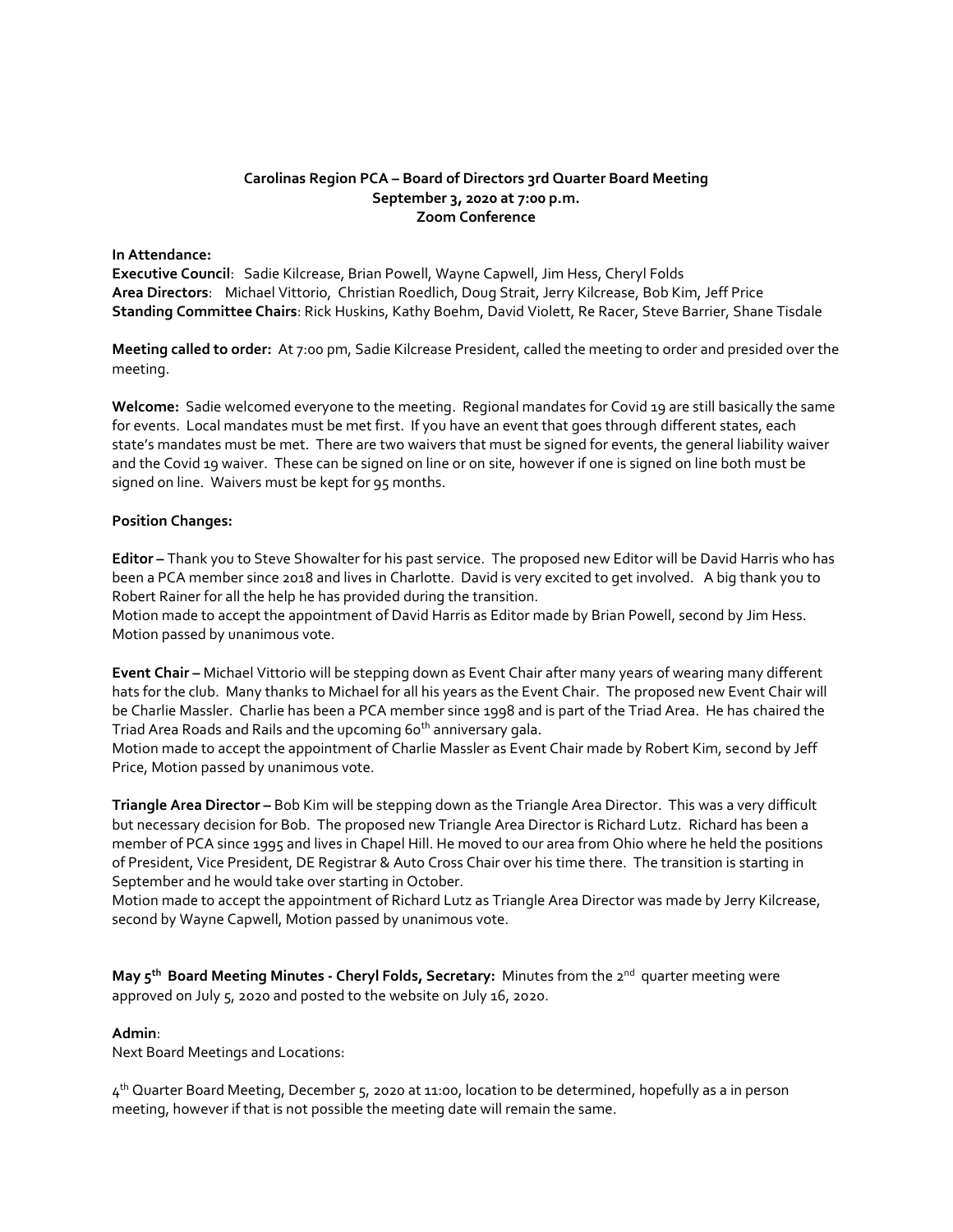**Financials – Jim Hess, Treasurer**: Review of P&L and Balance Sheets through August 31, 2020. Bank of America has changed it procedure for deposits and is no longer scanning the deposit slip for viewing on line, only the checks are shown. Therefore it is imperative that anyone making deposits send the Treasurer an e-mail regarding the deposit and specifying what it covers.

### **New Business:**

**Document Storage – Steve Barrier –** With the new mandate to keep records from events for 95 months we would like to be able to have the ability to store documents electronically. Steve has looked into the amount of storage that would be needed to do this and it would not need to be a large amount of storage. It is proposed that the use of electronic storage would be started in 2021 and Steve would scan all the DE back documents was this was started. Discussion of the implementation of electronic storage was tabled to the 1st Quarter 2021 Board Meeting.

 **Region Zoom Account – Sadie Kilcrease & David Violett –** The Carolinas Region now has a Zoom Account. Each Area Director will be provided with the access code and password. The will be a calendar for marking the dates of Zoom Meeting and each Area Director will be responsible for checking the calendar to prevent overbooking. Other Committee Chair and Board Members can use the account by contacting David Violett. If any one needs help with the Zoom account you may contact David.

**PCA Insurance – Sadie Kilcrease & Michael Vittorio –** After discussion with and approval from National, Regional procedures for obtaining insurance for events have been established. All Area Directors Event Chair and Drivers Education Chair will obtain insurance for their events directly. All others, including Auto Cross Chair will go through the Events Chair to obtain insurance. With the current situation with Covid 19 it is recommended that you apply for insurance 1 month to 6 weeks prior to you event.

## **Old Business:**

**60th Anniversary – Sadie Kilcrease –** The 60th Anniversary Gala will be rescheduled for 2021. All deposits made for the event for 2020 have been refunded. All sponsor funds will be able to be retained and used for the event in 2021. All vendors have committed to the event to be held in 2021.

**Tobacco Roads Opt In Proposal – Jeff Price & Jim Hess –** Jeff Price presented the proposal for possible cost savings for Tobacco Roads. The proposal would have members "Opt In" to continue receiving the Tobacco Roads by hard copy by several different methods. If members did not "Opt In" they would automatically be switched over to the internet version of Tobacco Roads. The proposal also proposed that financially more advertising and getting bids for printing and mailing could make Tobacco Roads more cost efficient. The proposal was sent to all board members prior to the meeting and was reviewed by all board members in attendance. After discussion by the board , with board members discussing the ideas of an "Opt Out" vs "Opt In", the beliefs that we should not take away something that members are already receiving, that a selling point to advertisers is the hard copy and that a "news letter" full of advertising and no content is not the way we want the Tobacco Road to head. Michael Vittorio made the point that the Board has a responsibility to assure we are making the best use of the money entrusted to us. Since the publication of Tobacco Roads is a major financial commitment, it is therefore incumbent upon us to take appropriate steps to make certain we are fulfilling this commitment and as a part of that should rebid the printing and mailing cost periodically. There was also discussion by Jerry Kilcrease of would be tasked with obtaining bids but no decision was made.

Motion was made to pass the proposal as written by Jeff Price, second by Michael Vittorio, Motion was 0pposed by unanimous vote.

Since it is felt that Jeff Price's original proposal may be too restrictive, he made the motion, an alternative two part means to fulfill our fiduciary responsibility : 1) the printing and mailing of Tobacco Roads will be put out to bid; 2) we will make it easier for Members to "Opt-Out" of the hard copy newsletter. An annual one-page flyer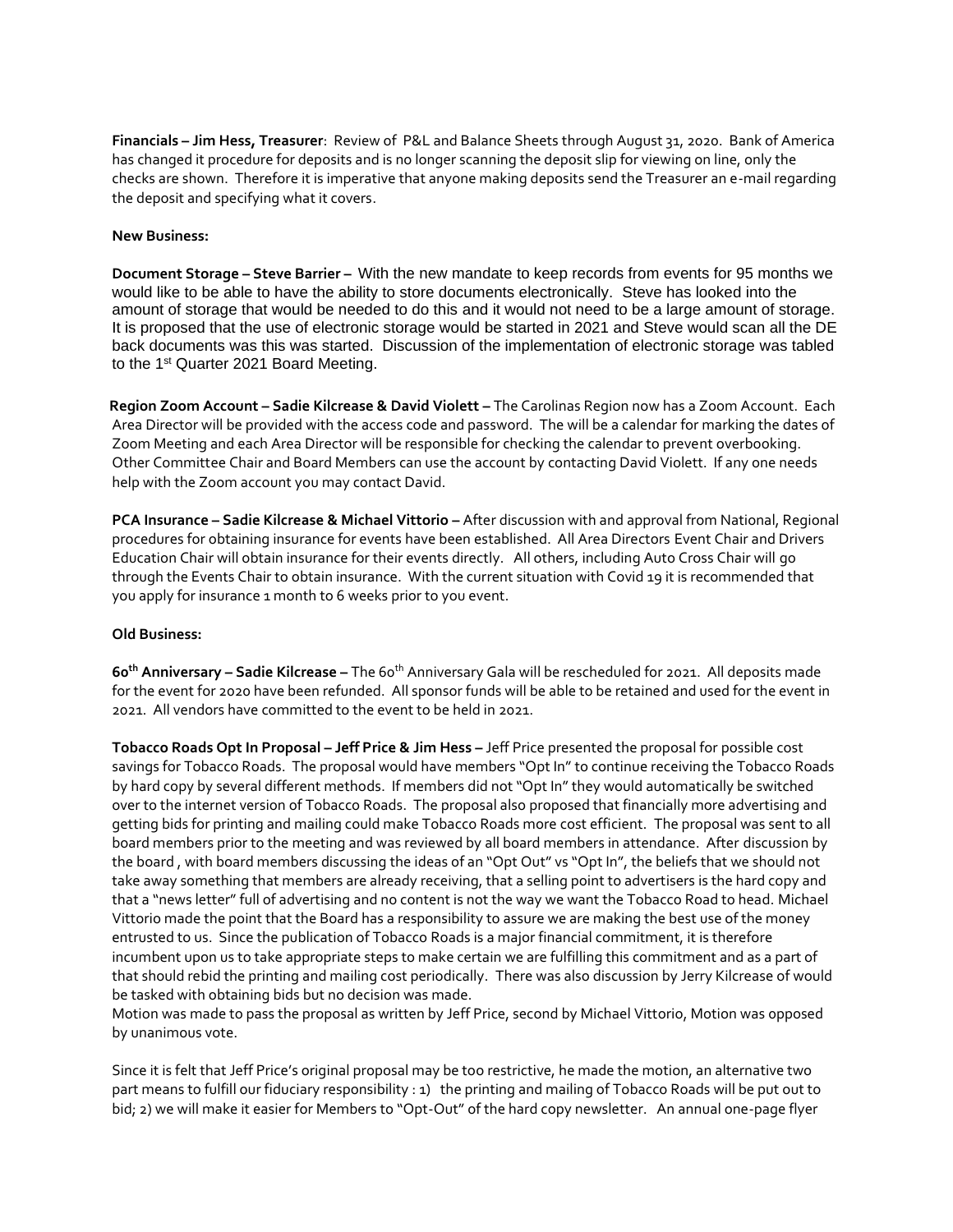will be placed in Tobacco Roads informing Members of the savings that can be realized by relying more on e-copy and instructing how to opt-out of the hard copy if they so desire. The motion was seconded by Michael Vittorio and passed by a majority with 1 abstaining.

# **Area Updates:**

Hickory – Michael Vittorio – Continuing to have meetings, this month at a church shelter. Having on going drive and dines every couple of weeks with the last one have about 15 people attending.

Lake Norman – Christian Roedlich – Currently having meetings at a country club in Cornelius, outside in the parking lot. The meeting was rained out in August but July had a wine tasting. Next week T & P Mooresville with be holding an open house. Following social distancing and mask wearing at all events.

Metrolina – Doug Strait – Staying somewhat active in the area. Taking advantage of the Blue Ridge, doing Drive & Dines at the many available picnic areas. September 26<sup>th</sup> is a Dine & Drive on the back road of South Carolina with a combined meeting agenda and talk about Christmas party options for this year.

## Sandhills – Marty Barrett – No Report

Triad – Jerry Kilcrease: Improvising and doing the best we can. The May meeting was cancelled. June, July & August meetings were had at a members corporate/wedding venue with between 24 – 28 members attending. Dinner provided by a food truck with social distancing being practiced along with mask wearing and hand sanitizing stations. No meeting to be held in September, will possible meet in October. Triad Area events have been cancelled including Roads & Rails, The Children's Home Porsche Corral. Even with the Children's Home event cancelled members donated \$1,083.00 to the charity. With the help of Dixon Johnson in August we had a Drive to VIR with laps and lunch. The drive started at Porsche of Greensboro with 21 cars and 31 members. It was rainy and misty but a fun day. At this time unsure if Oktoberfest will be rescheduled or cancelled.

Triangle – Bob Kim – Had a hand full of members at the last meeting asking when we would be able to start doing things so starting to open up some September events. Third Saturday Cars & Coffee in the parking lot and following guidelines. Planning a drive in late September early October with a limited attendance. Planning to do a member e-mail in the next few weeks regarding events.

Upstate – Jeff Price – Last three meetings have been held at Quaker Steak & Lube in the parking lot. Members bring chairs and social distance and wear mask. Some get food to go and have about 25 in attendance. September 12<sup>th</sup> is a Drive & Picnic limited to 27 cars total broken up into 3 groups of 9, event was filled in 24 hours. A lot of desire to get out and do stuff, drive & parks in outdoor situations. Planning the Holiday Party & Charity Auction for November 14<sup>th</sup> since it will be outside to get it in before the weather gets too cold. Members feel strongly that we support the charity. Planning it to be from 1 to 5 with an optional drive before on the Blue Ridge to Travelers Rest. A lot of positive feedback for a possible drive & picnic to Craggy Falls or Blue Ridge in October.